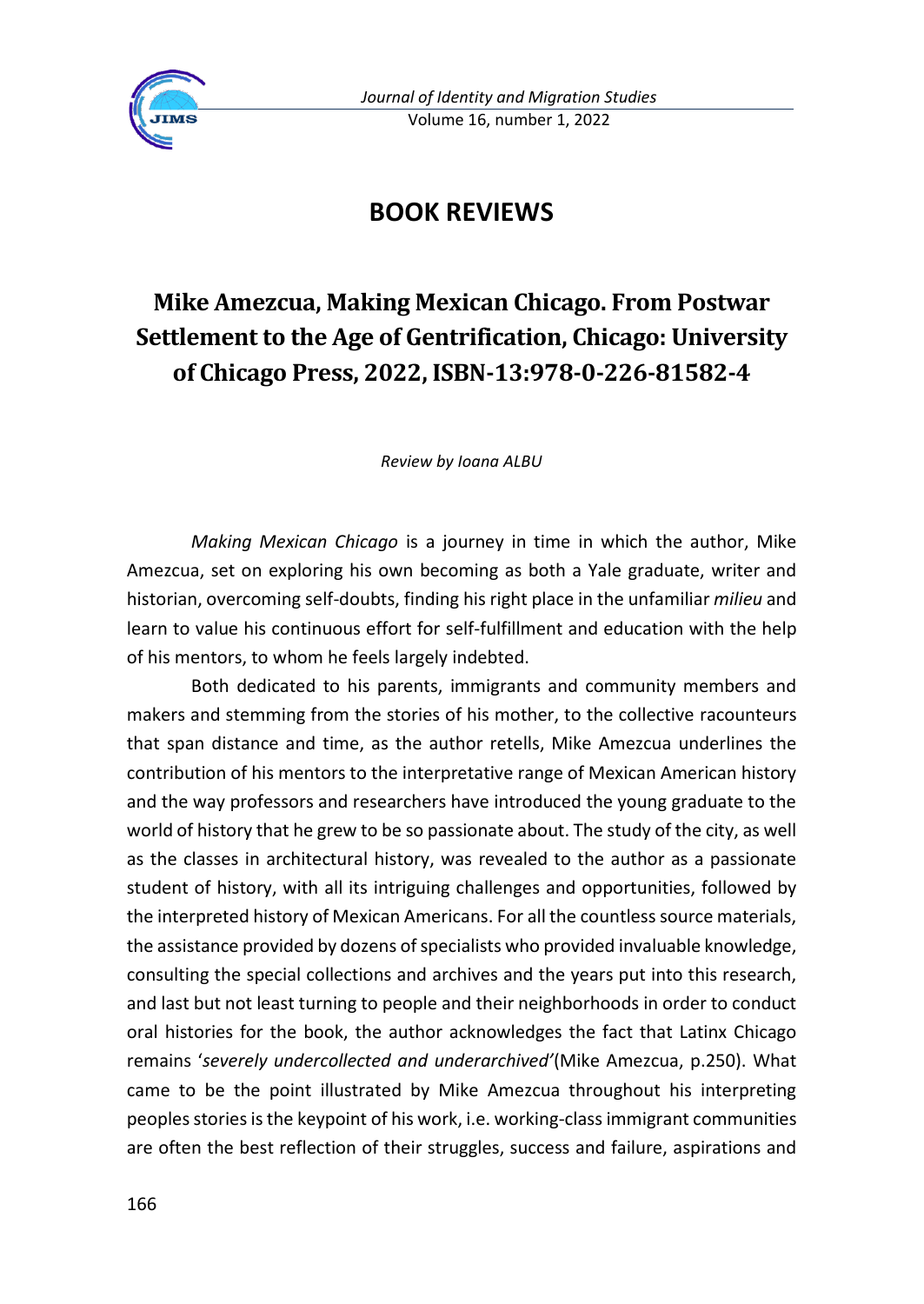*Book reviews* JIMS - Volume 16, number 1, 2022



dreams that spiced with their own emotions often are not in line with more conventional sources and it is this particular dynamic that the author sets forth to show throughout his story picked up from the very core of the community.

The book, which tells the becoming of Chicago into a Mexican metropolis in the second half of the XX-th century, opens with referral to a 1950's case, Villarreal, a real estate merchant, (*case U.S. vs. Villarreal, 1957)* who helped ensuring housing for numerous Mexican immigrants, at a time when an estimated seventy-five thousand immigrants – both Mexican and Mexican Americans – found Chicago their home (study by McPharlin, 1955, Chicago History Museum). The *stage* displayed a racial system of forcing Mexicans and non/US citizens to continuous alienation. Postwar Mexican settling in Chicago was undesirable by the white majority, though their labour force highly needed to build US capitalism. The struggle between Mexicans and Mexican Americans building new communities and the confrontation with the resistance of the white population, facing segregation, exclusion, poverty and gentrification reveals the origins and endurance of urban inequality. The role played by both Anita Villarreal and the real estate brokers in the transformation of the city into *Mexicanization* (Amezcua, M.) is brought to light, and the way Villarreal extended the area of the Mexican settlement into the all-white neighbourhoods, demanding the Mexicans' immigrants inclusion into the property ownership postwar *American dream,* fuelling and forging the migrants' sense of belonging, yet 'submersing' them into the American capitalist regime of the time, highly exploitative and racialized, on the basis of the post-war growth of, particularly, the city of Chicago, as the city of Chicago was not the only city in the U.S. where the wave of Mexican immigration expanded, throughout the successive waves occurring between the 1940s and 2000. This the book places Mexican immigrants, from all the other immigrants (European-Southern and East-Europeans ('undesirables'), African Americans) at the core of the modern history of Chicago, a city where the Mexican immigrant-built environment took shape, transforming the white neighborhoods in what was coined as the conservative revolution. Central to the book is the racial politics devolving from the European American ethnics' attitude and feelings towards the Mexican/Americans as they gradually transformed the city and its landscape. The author thereby examines the various manifestations of propertied white ethnics, on the one hand, who felt a sense of resentment and loss, being exposed to external hostile sources further to the mass arrival of migrants and the Mexican settlement on the other, who was driven by ambition, seeking equity and